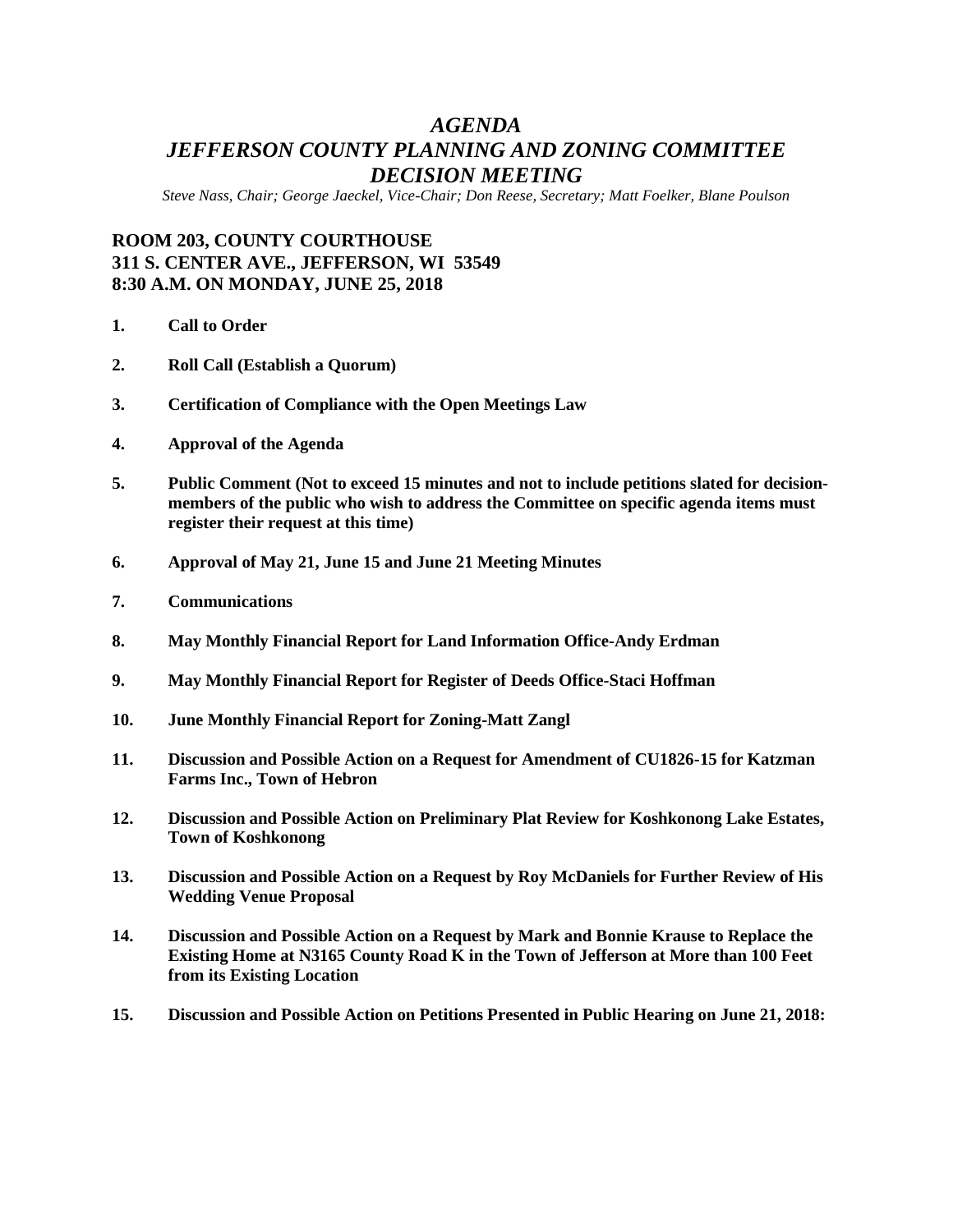**R4061A-18 – Bryant Dahnert/Bryant Dahnert, Don Foltz Properties:** Rezone all of PIN 016-0514- 2022-002 (0.688 Ac) owned by Bryant Dahnert and 0.3 acre of PIN 016-0514-2023-000 (21.14 Ac) owned by Donald R Foltz to create a 1-acre A-3 zoned lot. The site is at **N1205 Garvert Lane** in the Town of Koshkonong. This is in accordance with Sec. 11.04(f) 8 of the Jefferson County Zoning Ordinance.

**R4062A-18 – Richard Knoflicek/Knoflicek, Don Foltz Properties:** Rezone all of PIN 016-0514-2023- 003 (21.14 Ac) owned by Richard Knoflicek and 0.4 acre of PIN 016-0514-2023-000 (21.14 Ac) owned by Donald R Foltz to create a 1.1-acre A-3 zoned lot. The site is at **N1193 Garvert Lane** in the Town of Koshkonong. This is in accordance with Sec. 11.04(f)8 of the Jefferson County Zoning Ordinance.

**CU1947-18 – Curt & Mary Peterson/Richard Knoflicek Property:** Conditional use for a home occupation to create metal décor and signs in a proposed A-3 zone at **N1193 Garvert Lane,** Town of Koshkonong, on PIN 016-0514-2023-003 (0.688 Ac) and part of PIN 016-514-2023-000 (21.14 Ac). This is in accordance with Sec. 11.04(f)8 of the Jefferson County Zoning Ordinance.

**R4063A-18 – Andrew J Fincutter:** Create a 2-acre A-2, Agricultural and Rural Business zone from part of PINs 032-0815-2743-000 (20 Ac) and 032-0815-2744-000 (20 Ac) near **N7780 Little Coffee Road** in the Town of Watertown. This is in accordance with Sec. 11.04(f)7 of the Jefferson County Zoning Ordinance.

**CU1948-18 – Andrew J Fincutter:** Conditional use for a home occupation/excavation business near **N7780 Little Coffee Road** in the Town of Watertown from part of PINs 032-0815-2743-000 (20 Acres) and 032-0815-2744-000 (20 Ac). This is in accordance with Sec. 11.04(f)7 of the Jefferson County Zoning Ordinance.

**R4064A-18 – Deborah Rockwell:** Rezone 2 acres of PIN 004-0515-2143-002 (8.29 Acres) for a new building site on **Marshall Road** in the Town of Cold Spring. This is in accordance with Sec. 11.04(f)8 of the Jefferson County Zoning Ordinance.

**R4065A-18 – Louis Garbelman:** Create a 2.32-acre building site on **County Road B** from part of PINs 006-0716-1321-002 (29.259 Ac) and 006-0716-1324-000 (32.2 Ac) in the Town of Concord. This is in accordance with Sec. 11.04(f)8 of the Jefferson County Zoning Ordinance.

**R4066A-18 – James Keller/Clem & Geneva Keller Trust:** Create a 1-acre lot around the home at **N5345 Hillside Drive**, Town of Concord, on PIN 006-0716-2933-001 (19.2 Ac). This is in accordance with Sec. 11.04(f)8 of the Jefferson County Zoning Ordinance.

**R4067A-18 – Michael Quinn:** Rezone for a new 4-acre building site on **County Road E** in the Town of Sullivan, part of PIN 026-0616-3414-000 (26.88 Ac). This is in accordance with Sec. 11.04(f)8 of the Jefferson County Zoning Ordinance.

**R4068A-18 – Steve Homann/Marvin & Marion Homann Property:** Create a new 1.3919-acre building site near **N7379 State Road 89** in the Town of Waterloo from part of PIN 030-0813-3634-000 (29.68 Ac). This is in accordance with Sec. 11.04(f)8 of the Jefferson County Zoning Ordinance.

**R4069A-18 – Brent & Regina Mosher:** Rezone to create a new 1.2-ac building site on **Veith Road** from part of PIN 030-0813-3023-001 (10 Ac) in the Town of Waterloo. This is in accordance with Sec. 11.04(f)8 of the Jefferson County Zoning Ordinance.